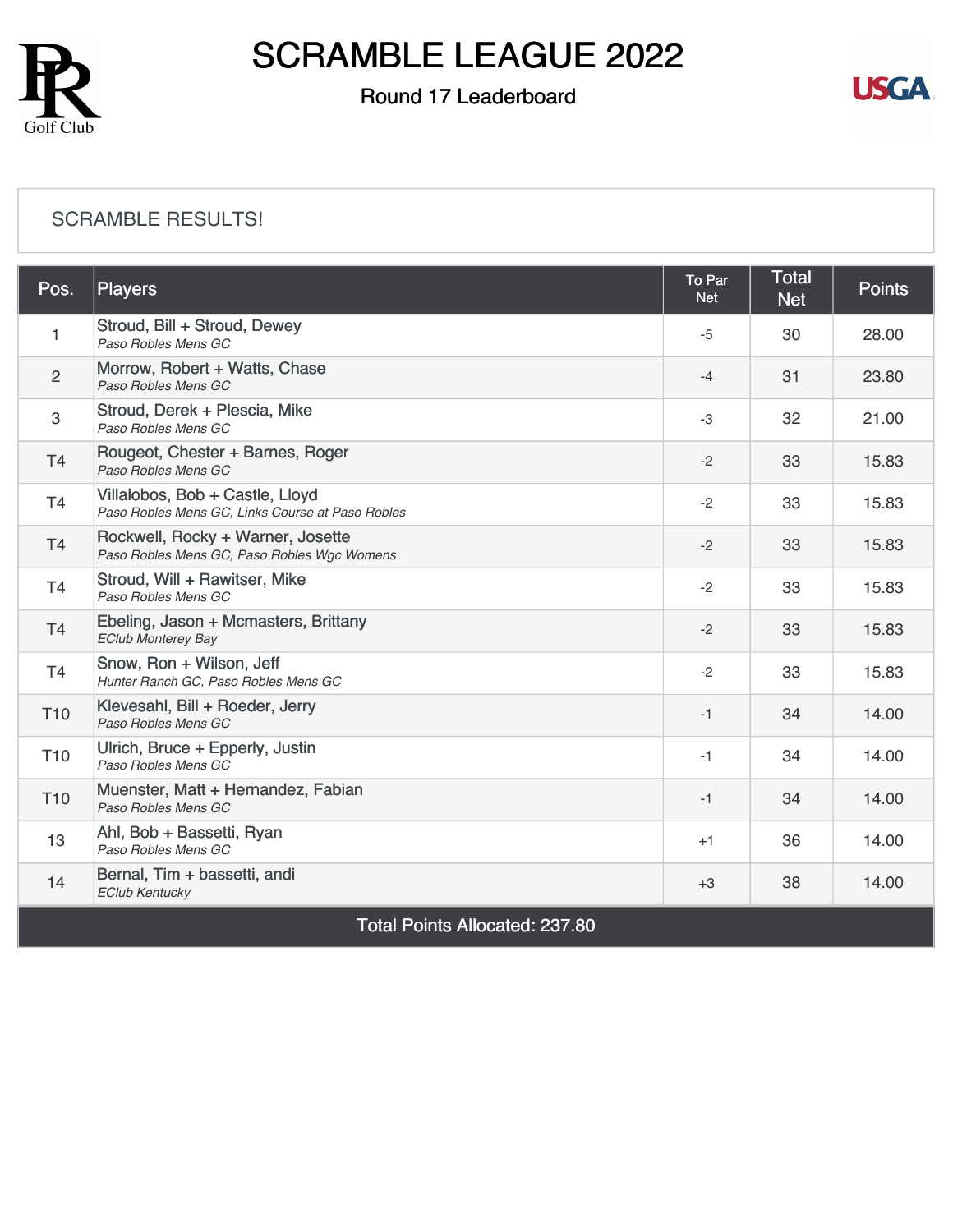

### Round 17 Leaderboard



#### [GROSS SKINS!](https://static.golfgenius.com/v2tournaments/8590646634428284582?called_from=&round_index=17)

| <b>Players</b>                                                                      | <b>Skins</b> | <b>Purse</b> | <b>Details</b>           |
|-------------------------------------------------------------------------------------|--------------|--------------|--------------------------|
| Stroud, Bill + Stroud, Dewey<br>Paso Robles Mens GC                                 | 2            | \$46.67      | Birdie on 2, Birdie on 8 |
| Morrow, Robert + Watts, Chase<br>Paso Robles Mens GC                                |              | \$23.33      | Eagle on 1               |
| Klevesahl, Bill + Roeder, Jerry<br>Paso Robles Mens GC                              |              | \$23.33      | Birdie on 5              |
| Villalobos, Bob + Castle, Lloyd<br>Paso Robles Mens GC, Links Course at Paso Robles |              | \$23.33      | Birdie on 7              |
| Ulrich, Bruce + Epperly, Justin<br>Paso Robles Mens GC                              |              | \$23.33      | Birdie on 9              |

Total Purse Allocated: \$139.99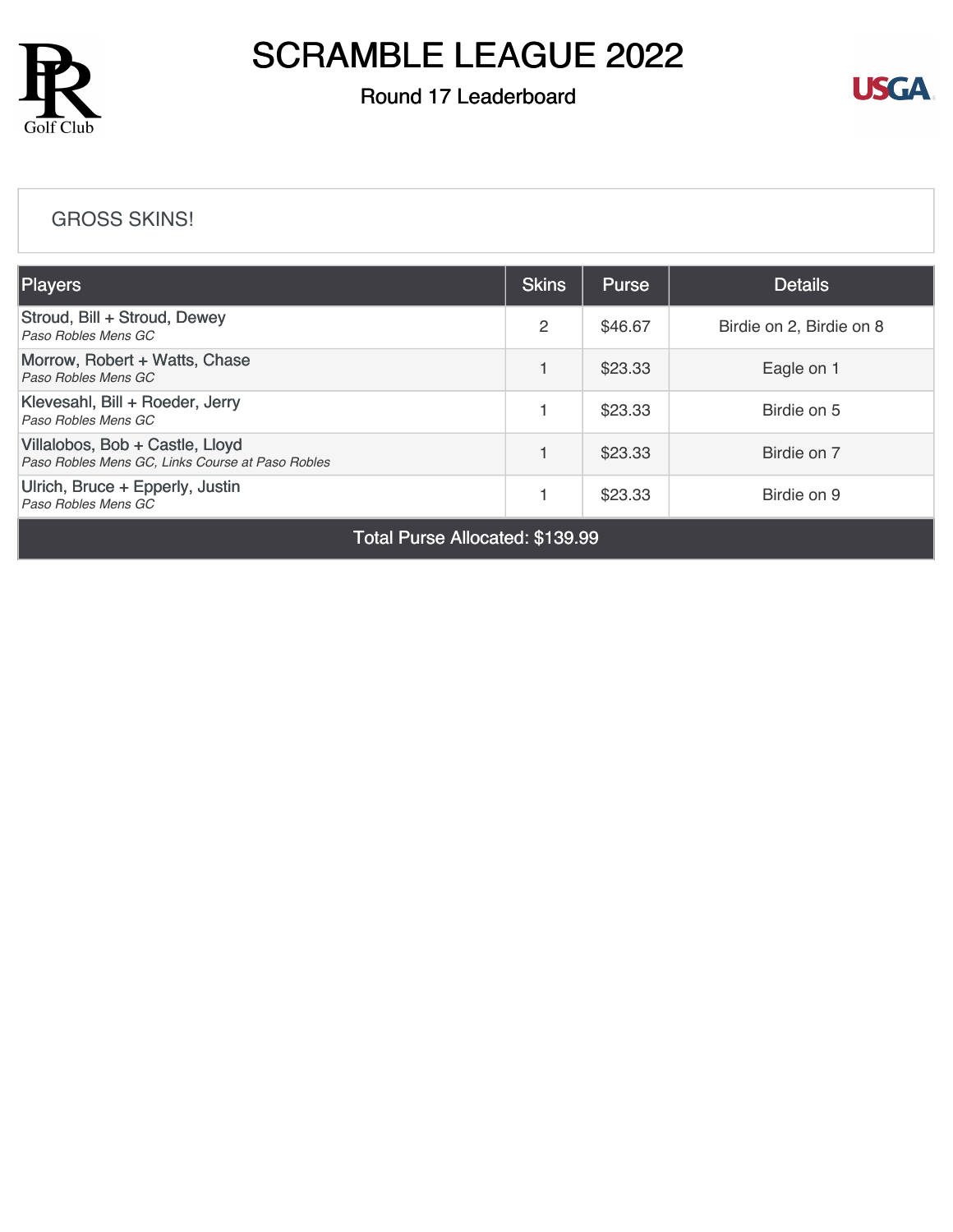

### Round 17 Leaderboard



#### [NET SKINS!](https://static.golfgenius.com/v2tournaments/8590647402992549543?called_from=&round_index=17)

| <b>Skins</b> | <b>Purse</b> | <b>Details</b>          |
|--------------|--------------|-------------------------|
| 2            | \$56.00      | Eagle on 2, Birdie on 8 |
|              | \$28.00      | Eagle on 1              |
|              | \$28.00      | Eagle on 7              |
|              | \$28.00      | Birdie on 9             |
|              |              |                         |

Total Purse Allocated: \$140.00